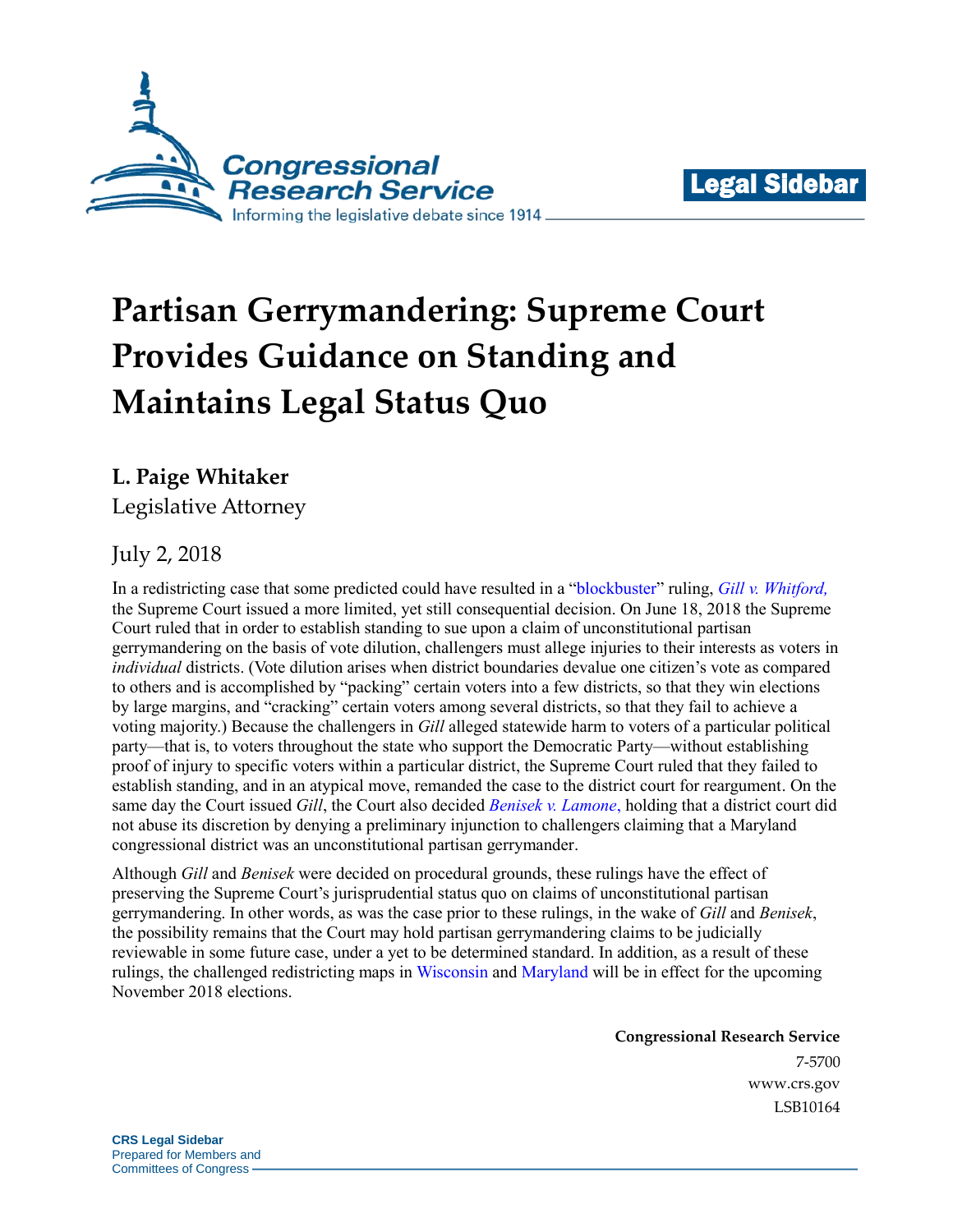#### **Supreme Court Precedent**

Although the Supreme Court has invalidated redistricting maps as unconstitutional *racial* [gerrymanders,](https://fas.org/sgp/crs/misc/R44798.pdf) the Court has not overturned a map because of *partisan* gerrymandering. As defined by the Court, [partisan](https://supreme.justia.com/cases/federal/us/576/13-1314/opinion3.html#T1)  [gerrymandering](https://supreme.justia.com/cases/federal/us/576/13-1314/opinion3.html#T1) is "the drawing of legislative district lines to subordinate adherents of one political party and entrench a rival party in power." In prior cases presenting a claim of unconstitutional partisan gerrymandering, the Court has left open the possibility that such claims could be judicially reviewable, but has been unable to determine a manageable standard for adjudicating such claims. For example, in a 2004 decision, *[Vieth v. Jubelirer](https://supreme.justia.com/cases/federal/us/541/267/opinion.html)*, a plurality of four Justices determined that a claim of unconstitutional partisan gerrymandering presented a nonjusticiable political question, while four other Justices concluded that such claims are justiciable, but could not agree upon a standard for courts to use in assessing such claims. The deciding vote in *Vieth,* Justice Kennedy, concluded that the claims presented in *Vieth* were not justiciable because neither comprehensive, neutral principles for drawing electoral boundaries, nor rules limiting judicial intervention, exist. Nonetheless, Justice Kennedy "would not foreclose all possibility of judicial relief if some limited and precise rationale were found to correct an established violation of the Constitution in some redistricting cases."

### *Gill v. Whitford***: Case Background**

#### **Lower Court Ruling**

As CRS discusses in further detail [here,](http://www.crs.gov/Reports/LSB10006?source=search&guid=8cb6bf2cb7dc4568a6a712cc3ca13994&index=1) *Gill* is an [appeal](http://www.scotusblog.com/wp-content/uploads/2017/04/16-1161-jurisdictional-statement.pdf) from a federal district court panel [decision](http://www.leagle.com/decision/In%20FDCO%2020161122F51/WHITFORD%20v.%20GILL) holding, by a 2-to-1 vote, that a Wisconsin state legislative redistricting map is an unconstitutional partisan gerrymander. (A provision of federal law provides for [direct appeals](http://uscode.house.gov/view.xhtml?req=(title:28%20section:1253%20edition:prelim)%20OR%20(granuleid:USC-prelim-title28-section1253)&f=treesort&edition=prelim&num=0&jumpTo=true) to the Supreme Court in cases involving constitutional challenges to redistricting maps.) According to the district court, the Equal Protection Clause of the Fourteenth Amendment and the guarantees of free speech and association under the First Amendment prohibit a redistricting map that is drawn with the purpose, and has the effect, of placing a "severe impediment" on the effectiveness of a citizen's vote that is based on political affiliation and cannot be justified on other, legitimate legislative grounds. Although the redistricting map complied with [traditional redistricting principles—](https://supreme.justia.com/cases/federal/us/541/267/opinion.html)which include contiguity and compactness—based on the record in the case, the court held that the map nonetheless had a purpose and effect of entrenching one party in its control of the legislature without justification.

#### **Arguments Before the Supreme Court**

The challengers in this case—12 registered Wisconsin voters who are members of the Democratic Party had [argued](http://www.scotusblog.com/wp-content/uploads/2017/08/16-1161-bs.pdf) that they had standing to bring a statewide challenge to the redistricting map because, unlike racial gerrymandering claims that are district-specific, partisan gerrymandering claims involve the "completely different harms" of subjecting voters to vote dilution and viewpoint discrimination on a statewide basis. Furthermore, they maintained that partisan gerrymandering claims are justiciable under the test articulated by the lower court requiring a finding of discriminatory intent and effect without legitimate justification by the legislature. The challengers had also argued that the map harmed the Democratic Party's ability to translate votes by Democrats into seats in the legislature held by Democrats by drawing district lines that "cracked" some voters among several districts, so that they failed to achieve a voting majority, and "packed" some voters into a few districts, so that they won elections by large margins. The degree to which such packing and cracking provided one political party with an advantage could be measured by an "efficiency gap," the challengers argued, comparing each party's respective "wasted votes"— those votes cast for a losing candidate in excess of the number needed to win. According to the challengers, the excess wasted votes generated by the map violated their right of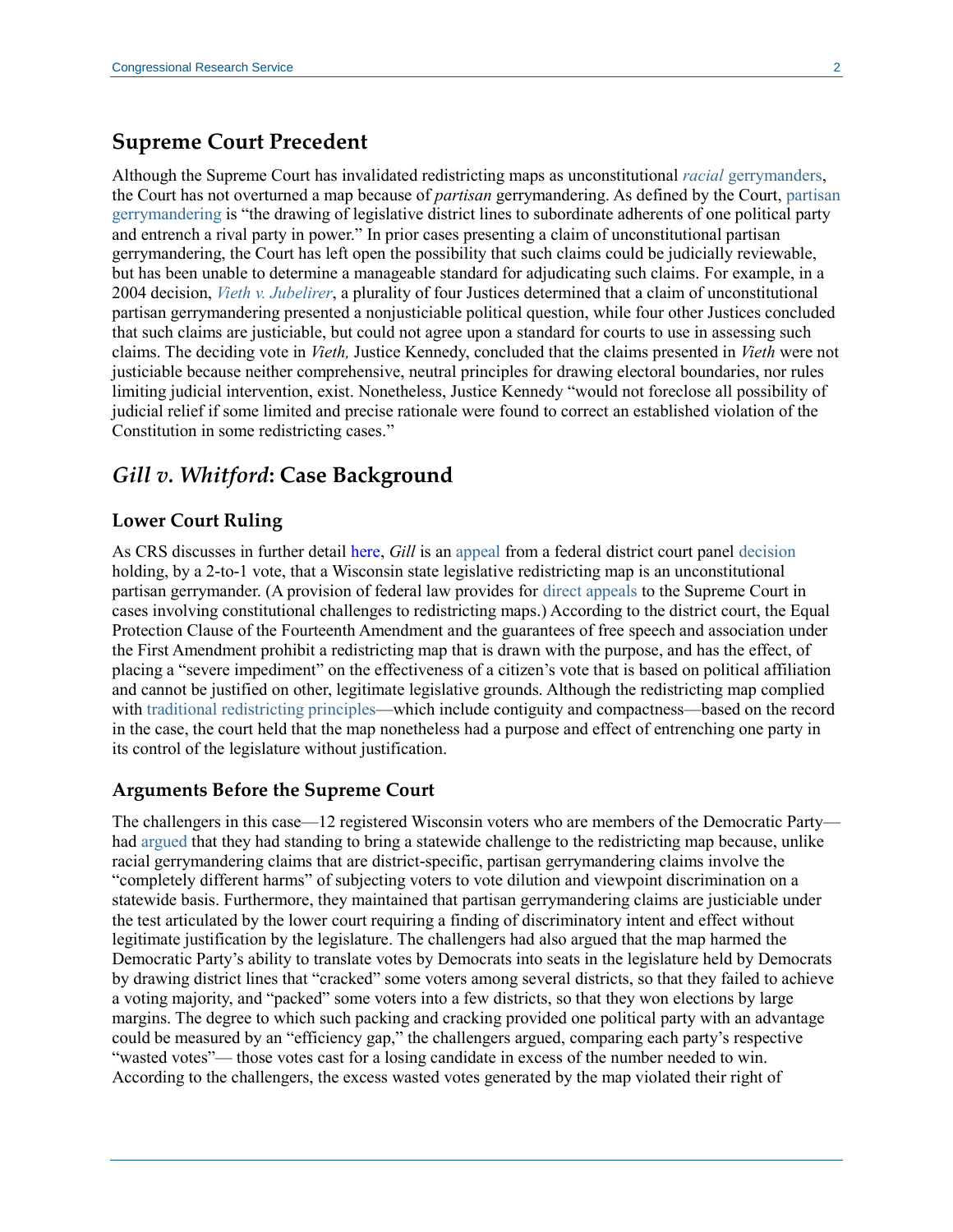association under the First Amendment and their right to equal protection under the Fourteenth Amendment.

In response, the members of the [Wisconsin Elections Commission](http://elections.wi.gov/) ha[d argued](http://www.scotusblog.com/wp-content/uploads/2017/08/16-1161-ts.pdf) that the district court lacked jurisdiction because statewide claims of partisan gerrymandering are nonjusticiable. Further, the Elections Commission had asserted that the appellees had failed to state a claim upon which relief can be granted by not articulating a limited and precise legal standard. Finally, the Election Commission had argued that the challenged map should be upheld because it comports with traditional redistricting principles, emphasizing that Justice Kennedy stated in *Vieth* that any standard for adjudicating partisan gerrymandering claims would need to establish that the legislature drew districts "in a way *unrelated* to any legitimate legislative objective."

## *Gill v. Whitford***: Supreme Court Ruling**

By a unanimous vote, in *Gill v. Whitford*, the Supreme Court ruled that the challengers failed to establish standing in order to bring suit challenging the state's legislative redistricting map as an unconstitutional partisan gerrymander on the basis of vote dilution. Writing for the Court, Chief Justice Roberts explained that a plaintiff cannot invoke jurisdiction in federal court under Article III of the Constitution without satisfying a [three part-test,](https://caselaw.findlaw.com/us-supreme-court/13-1339.html) demonstrating that she "(1) suffered an injury-in-fact; (2) that is fairly traceable to the challenged conduct of the defendant, and (3) that is likely to be redressed by a favorable judicial decision." The most prominent among these requirements, according to the Court, is that a plaintiff show "a personal stake in the outcome of the controversy." This requires a plaintiff to demonstrate an "injury in fact," in which she has "suffered the ['invasion of a legally protected interest'](https://supreme.justia.com/cases/federal/us/504/555/) that is 'concrete and particularized,'" affecting the plaintiff in "a personal and individual way," and not a generalized grievance about government actions.

In *Gill*, the Supreme Court rejected the challengers' [argument](http://www.scotusblog.com/wp-content/uploads/2017/08/16-1161-bs.pdf) that they had standing to bring a statewide challenge to the redistricting map because, unlike racial gerrymandering claims that are district-specific, partisan gerrymandering claims allege the "completely different harms" of subjecting voters to vote dilution and viewpoint discrimination on a statewide basis. In support of its conclusion, the Court determined first, that when a challenger alleges vote dilution, injury is dependent on how a given legislative district is drawn. This is true, the Court reasoned, because the composition of a particular district determines the extent to which a voter's vote is packed or cracked, resulting in that vote having less weight than it would otherwise in a different, hypothetical district. Therefore, the Court concluded, the appropriate remedy does not require redrawing an *entire* statewide redistricting map, but merely revising only those specific districts as are necessary to ameliorate the cracking and packing.

Second, refuting the challengers' assertion to the contrary, the Court highlighted the similarities between claims of partisan gerrymandering and racial gerrymandering. In both contexts, the Court announced, if a challenger does not live in the alleged gerrymandered district, she "assert[s] only a [generalized grievance](https://supreme.justia.com/cases/federal/us/515/737/) against governmental conduct of which he or she does not approve." Hence, the Court held that, just as a plaintiff claiming racial gerrymandering is limited to challenging only the particular gerrymandered district in which she resides, a plaintiff claiming partisan gerrymandering is likewise limited.

Next, the Court rejected the challengers' argument that their claim of a statewide injury is similar to claims presented in earlier Supreme [Court](https://supreme.justia.com/cases/federal/us/369/186/case.html) [cases](https://supreme.justia.com/cases/federal/us/377/533/case.html) involving challenges to redistricting maps based on [population](https://fas.org/sgp/crs/misc/R44798.pdf) inequality. Although the challengers characterized those cases as "statewide in nature," because they were based on allegations that "districts *throughout a state* [had] been malapportioned," the Court disagreed. The challengers' argument, the Court found, failed to distinguish an injury from a remedy. In prior cases alleging population inequality, the Court explained, the challengers met the Article III requirements for standing by alleging injuries that were "individual and personal in nature," while the appropriate remedy in such cases required redrawing the state's redistricting map in its entirety. In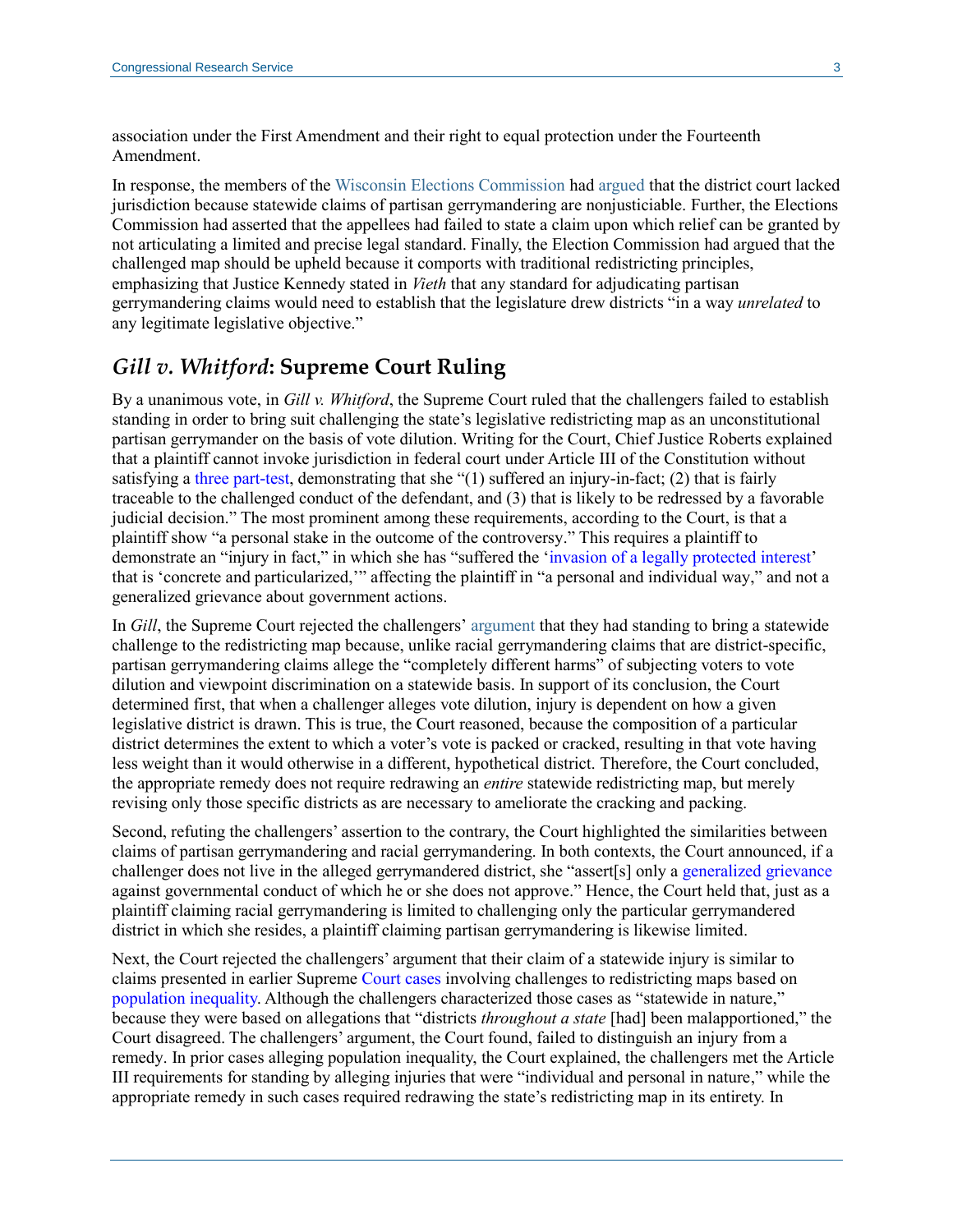contrast, according to the Court, a claim of unconstitutional partisan gerrymandering based on vote dilution, while also requiring an allegation of injury that is personal and individual in order to establish standing, is remedied by redrawing only those districts necessary to ameliorate the vote dilution.

Finally, in response to the challengers' claim that their legal injury extends to "the statewide harm to their interest 'in their collective representation in the legislature,'" the Court determined that such a claim puts forth an "undifferentiated, generalized grievance" that is not the type of personal and individual injury required to achieve standing under Article III. In addition, responding to a concurrence written by Justice Kagan discussed below, the Court mentioned the possibility, without providing examples, of other theories of injury involving statewide claims that might meet the requirements for standing under Article III. Nevertheless, the Court declined to consider the justiciability of theories not presented in this case. Specifically, in reference to the concurrence written by Justice Kagan, which the Court characterized as addressing other types of constitutional harm not presented in this case and perhaps other types of plaintiffs, the Court refused to "draw speculative and advisory conclusions."

While recognizing that dismissal is the typical response in cases where the challengers have failed to demonstrate Article III standing, the Court emphasized that this case is atypical because it involves the unresolved contours and justiciability of partisan gerrymandering. Accordingly, by a vote of 7 to 2, the Court remanded the case to the district court in order to provide the challengers with an opportunity to present evidence of "concrete and particularized injuries" that demonstrate a burden on their individual rights. Further, the Court underscored that if the challengers pursue this opportunity, they would need to tailor the remedy sought to the particular injury alleged. In a concurrence, Justice Thomas, joined by Justice Gorsuch, took issue with the Court's characterization of this case as unusual, and argued that, in accordance with long established principles of law, he would have remanded with instructions to dismiss. Despite having "a more-than-ample opportunity," the concurrence maintained that the challengers failed to establish standing and should not be given another opportunity to do so on remand.

A concurrence written by Justice Kagan, joined by Justices Ginsburg, Breyer, and Sotomayor, addressed, among other things, the type of evidence that a challenger seeking to establish standing would need to present in order to prove that she lives in a packed or cracked district in support a claim of partisan gerrymandering on the basis of vote dilution. According to the concurrence, a challenger could prove packing and cracking, for example, by producing alternative redistricting maps in which the challenger's vote would carry more weight. Furthermore, assuming that the challengers are able to establish standing, the concurrence argued that, based on the allegations of statewide packing and cracking, the challengers could successfully seek a statewide remedy. Referencing Justice Kennedy's concurrence in *[Vieth](http://www.crs.gov/Reports/R44798?source=search&guid=ed3f92ca04e64b18a01d8ce3dda5a55b&index=2#_Toc478133539)*, the concurrence also suggested the possibility that claims of partisan gerrymandering may infringe on the First Amendment rights of association held by political parties by burdening their representational rights, based on their participation in the electoral process, their voting history, or their expression of political views. While conceding that the challengers in this case did not advance a sufficient First Amendment associational theory to avoid the Court's ruling on standing, the concurrence suggested that the challengers could put forth such a claim on remand. The harm alleged in such a claim, the concurrence maintained, is not district specific, and therefore the proof needed for standing would likewise not need to be district specific.

As with *Gill*, the Court also did not reach the merits in *[Benisek v. Lamone.](https://www.supremecourt.gov/opinions/17pdf/17-333_b97c.pdf)* The Court unanimously held that a district court had not abused its discretion in denying a preliminary injunction to challengers claiming that a Maryland congressional district was an unconstitutional partisan gerrymander. The district court had held that challengers had failed to show a likelihood of success on the merits sufficient to warrant a preliminary injunction. Relying on *[Purcell v. Gonzalez,](https://supreme.justia.com/cases/federal/us/549/1/)* the Court observed that the lower court's decision was informed by a respect for the public interest in orderly elections.